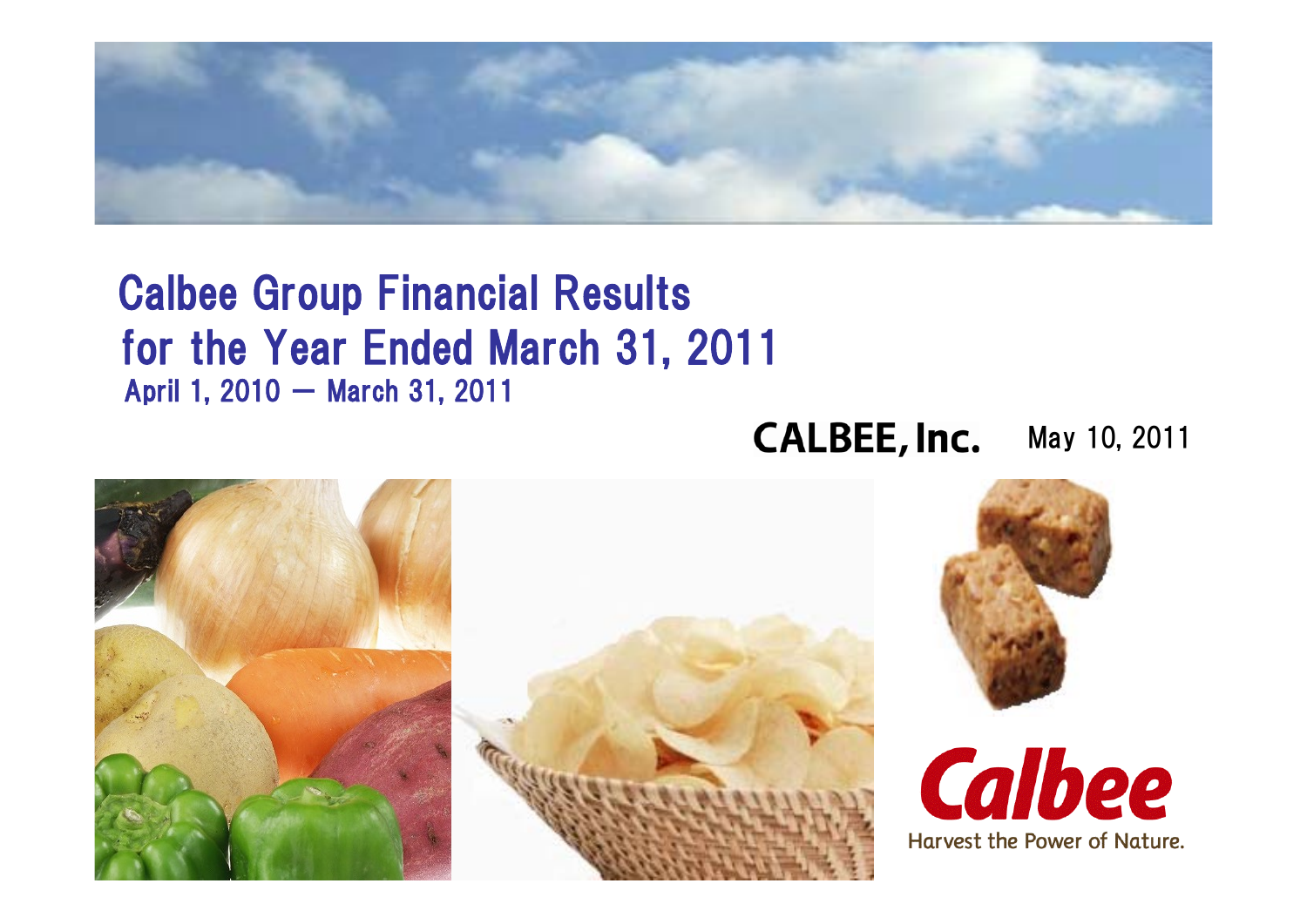## Calbee Group's Strengths and Growth Strategies

## Akira Matsumoto Chairman of the Board & CEO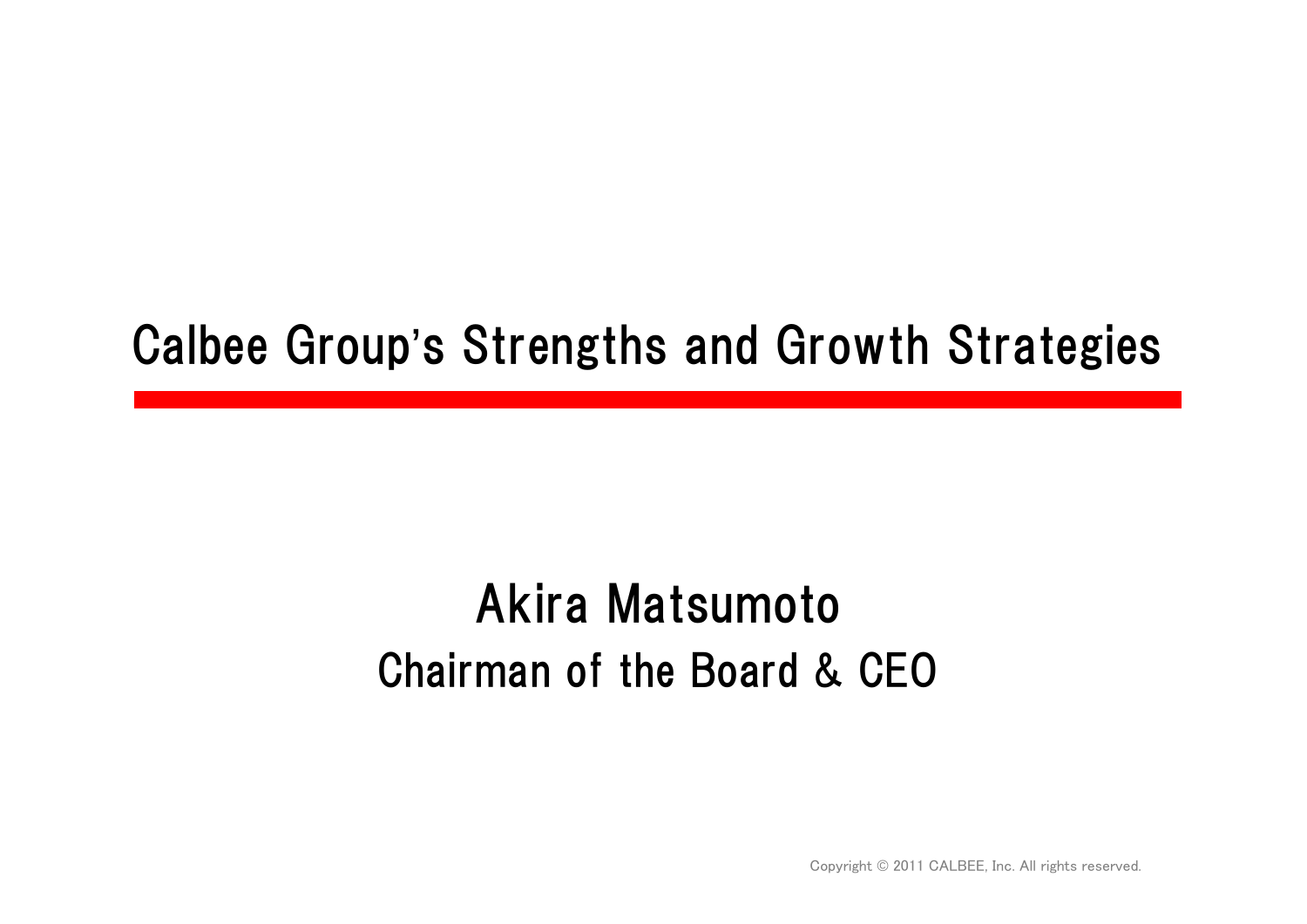### Hit Products from Each Decade Sustained Growth



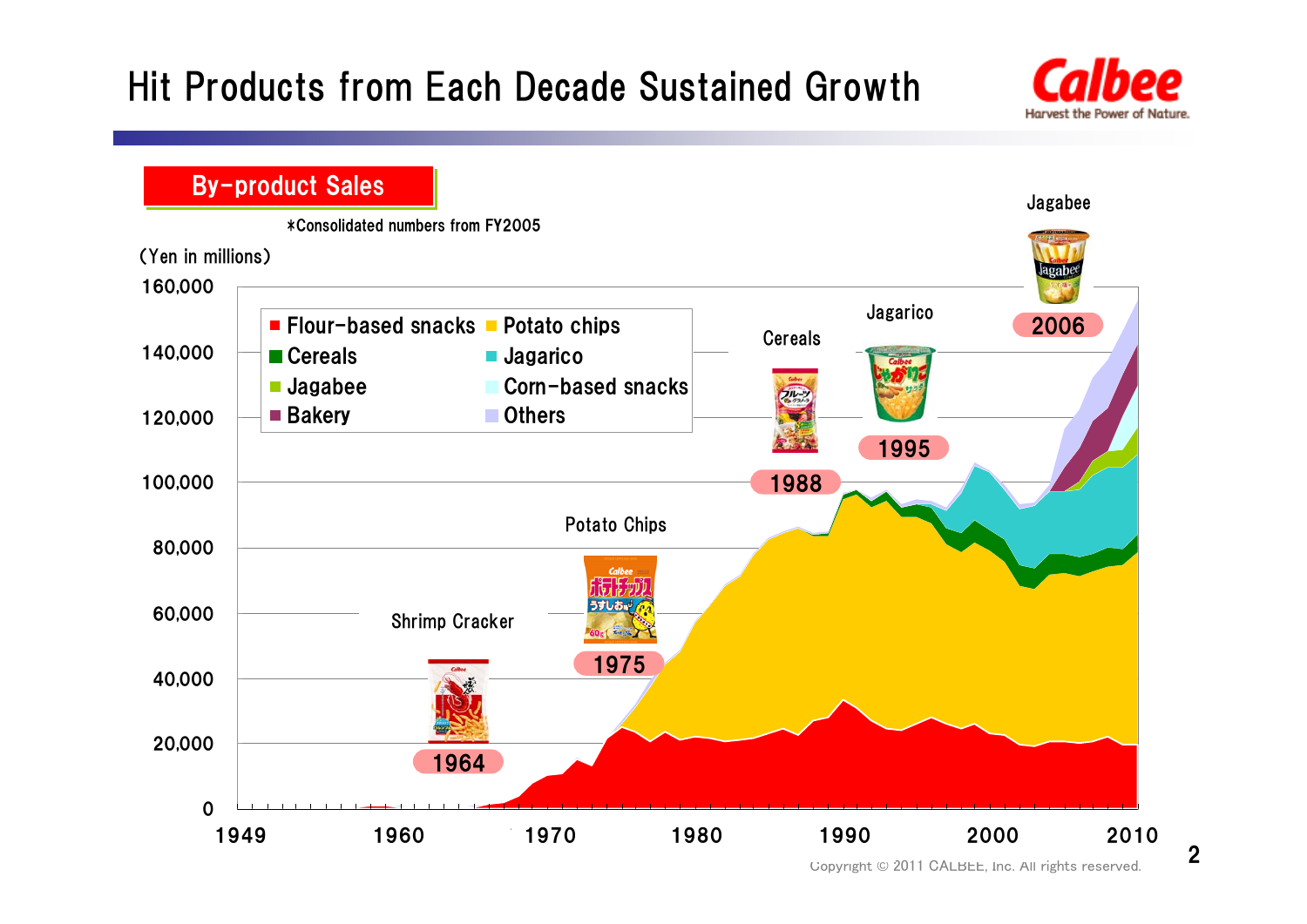## Leading Company in the Snack Market



The Calbee Group enjoys nearly 50% of the snack market in Japan.

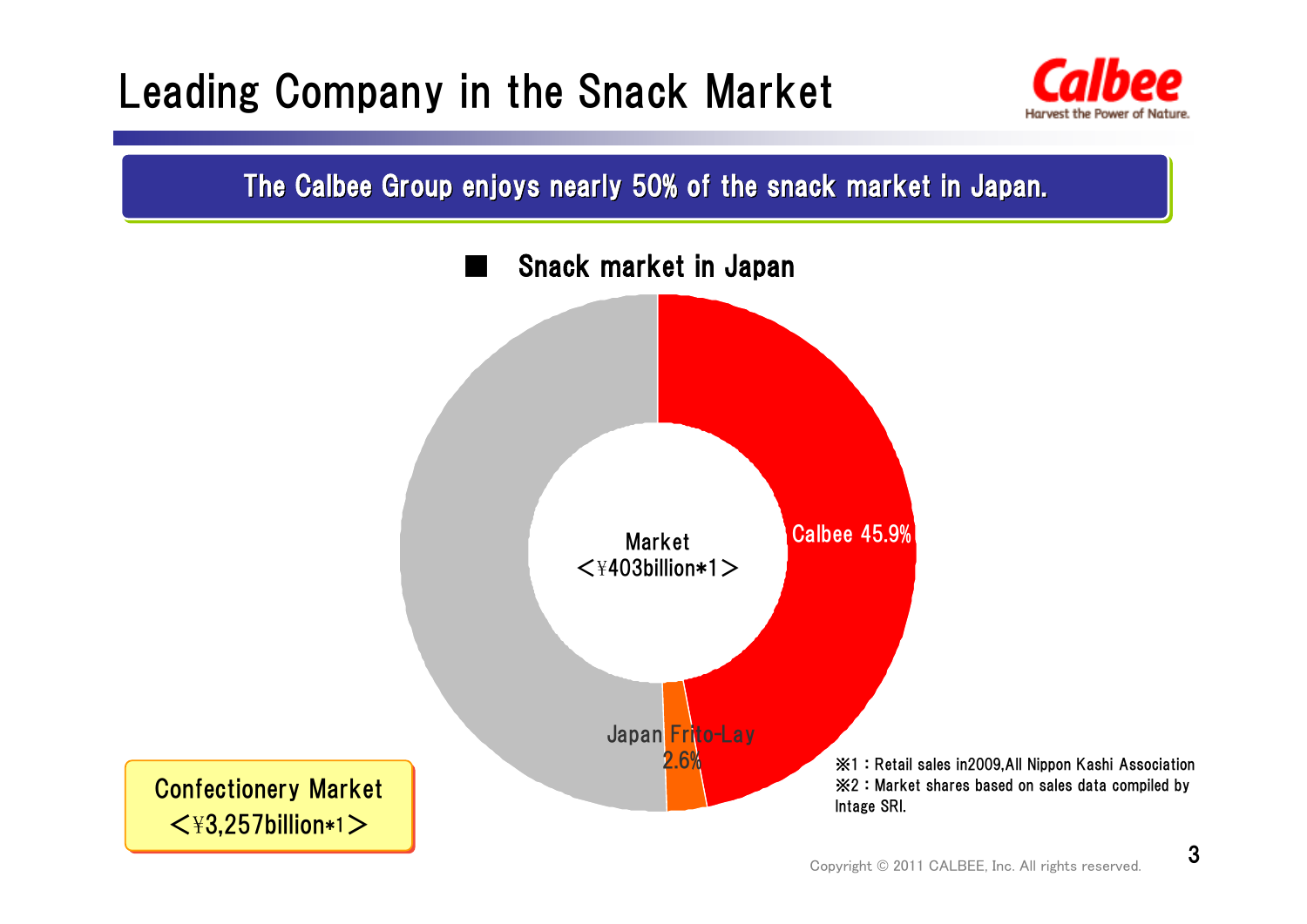## Reform in Governance, June 2009



#### Changing Corporate Culture Changing Corporate Culture **-** Pursuit of profit-oriented management – **Attempting to be a global player**<br>- Pursuit of profit-oriented management –

4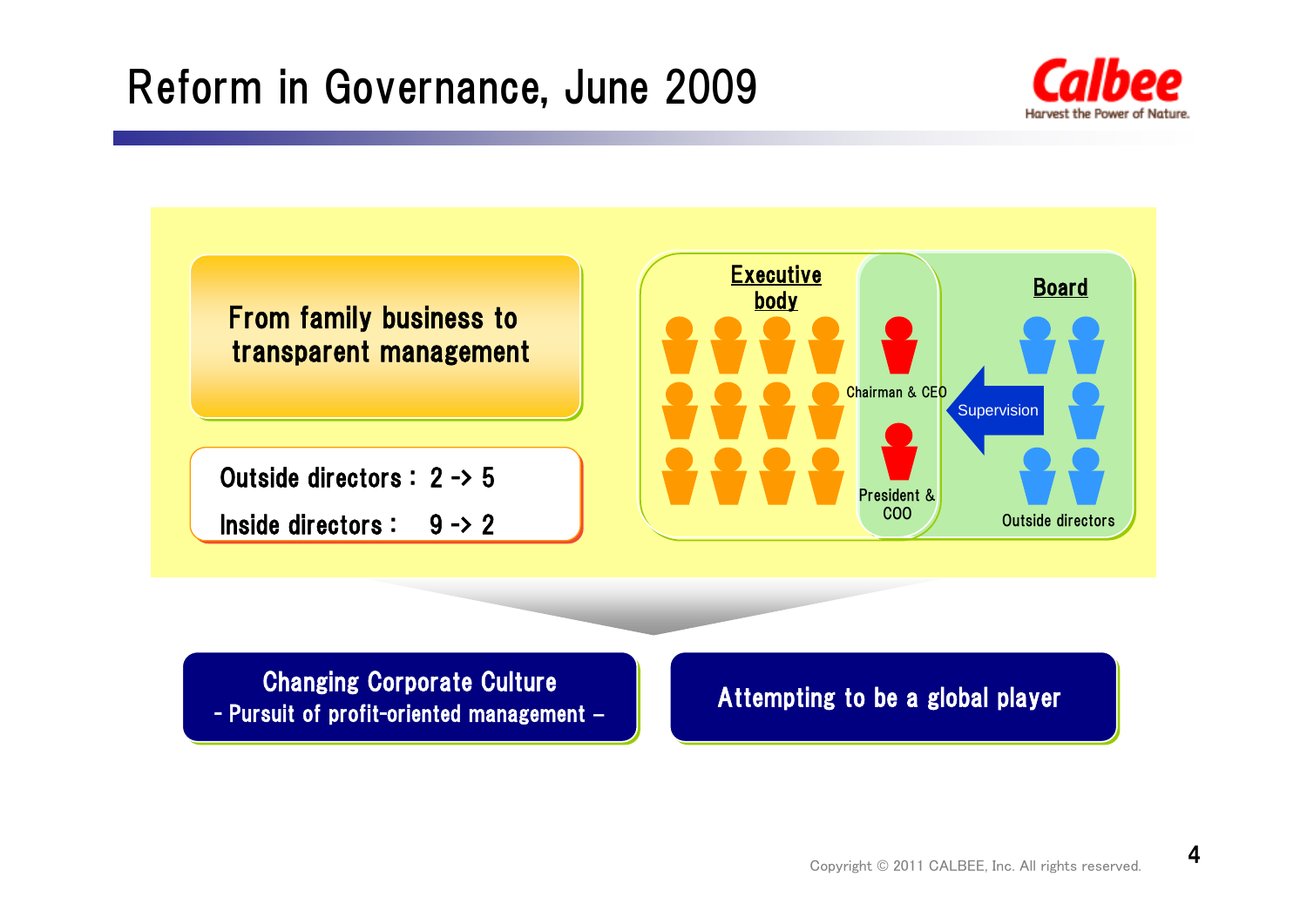## Strategic Alliance with PEPSICO, July 2009





The two partners aim to create synergies by combining their management expertise.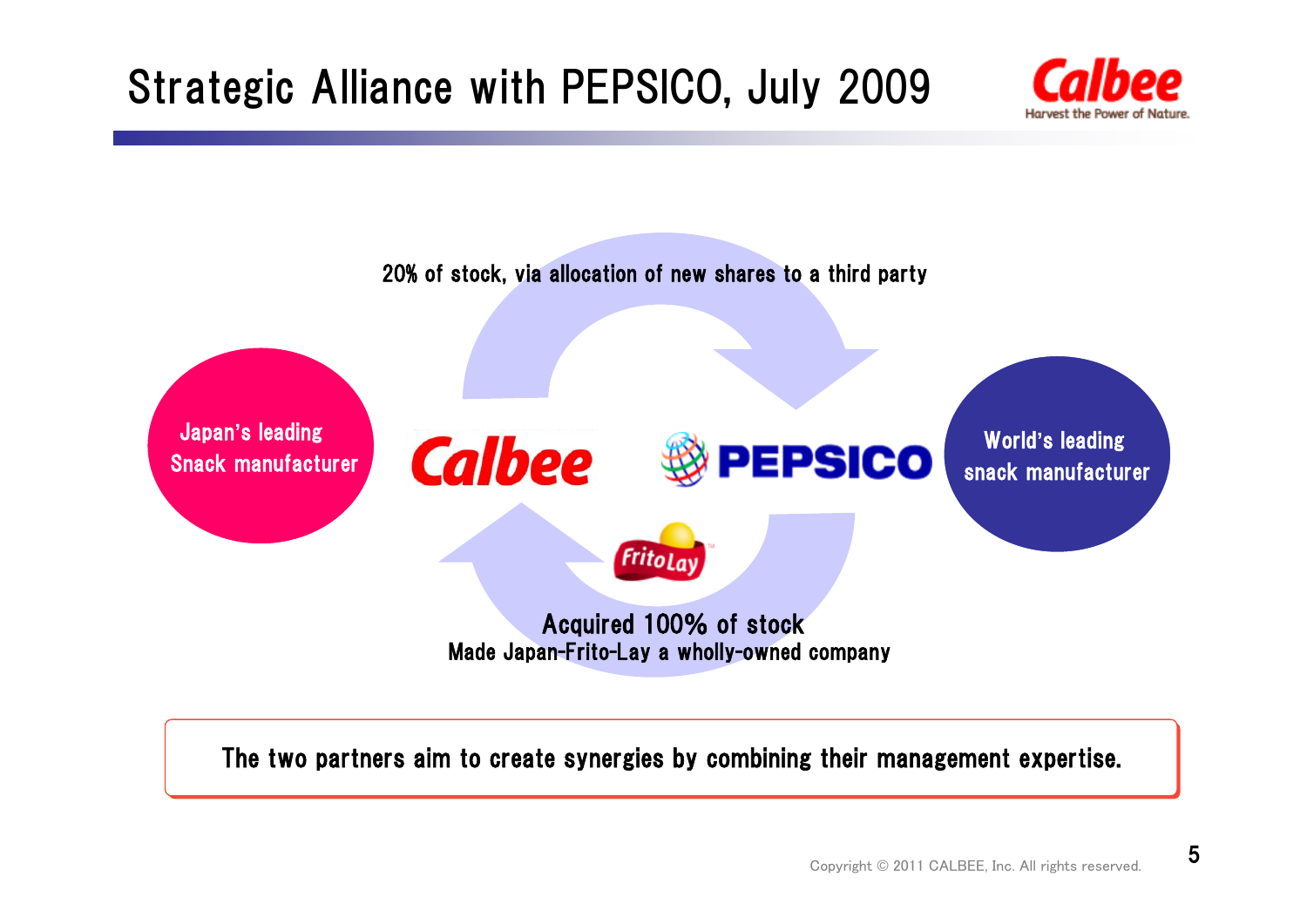## Basic Management Policy



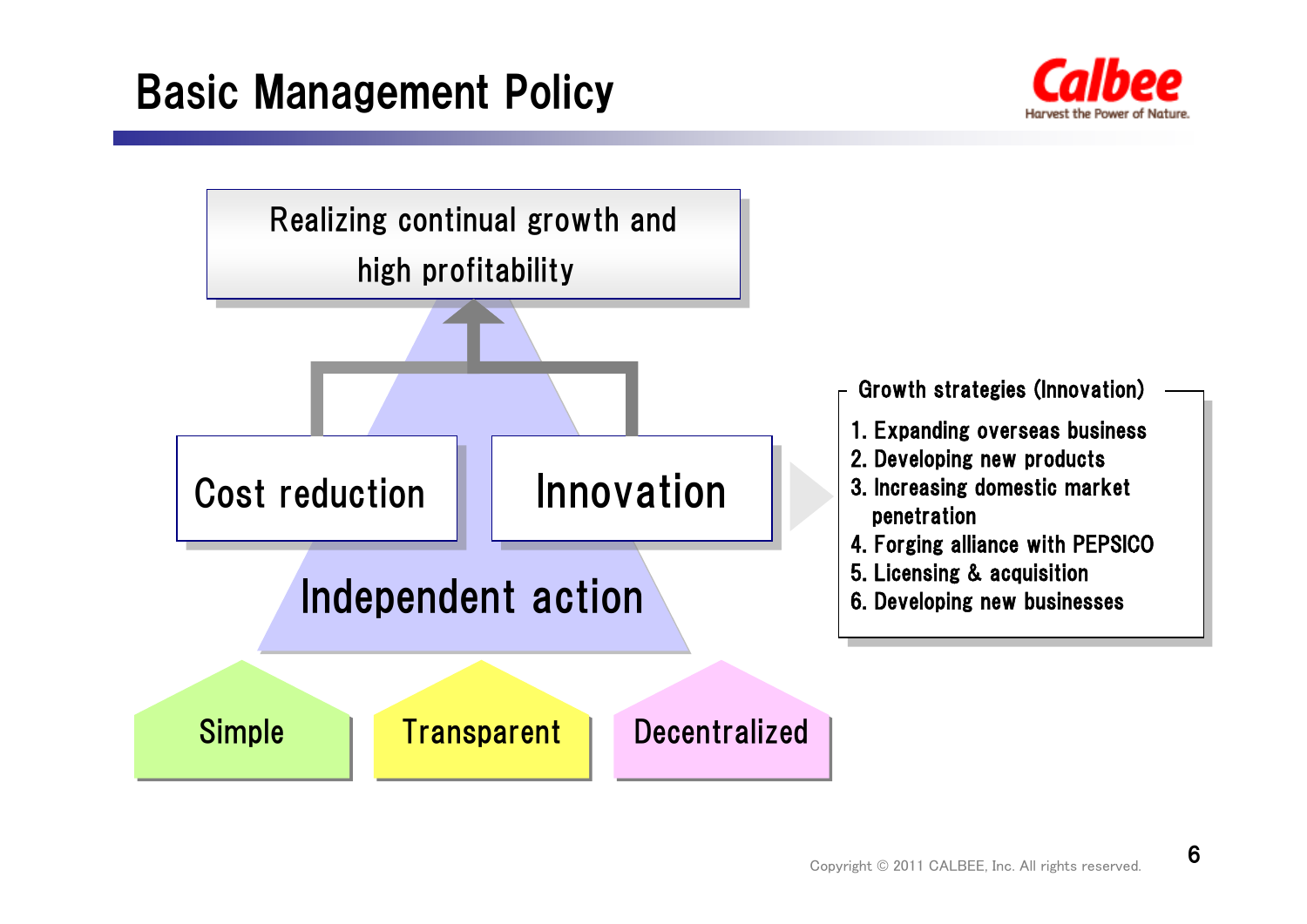

## Aiming to be a global player with over 30% of its sales generated outside of Japan



7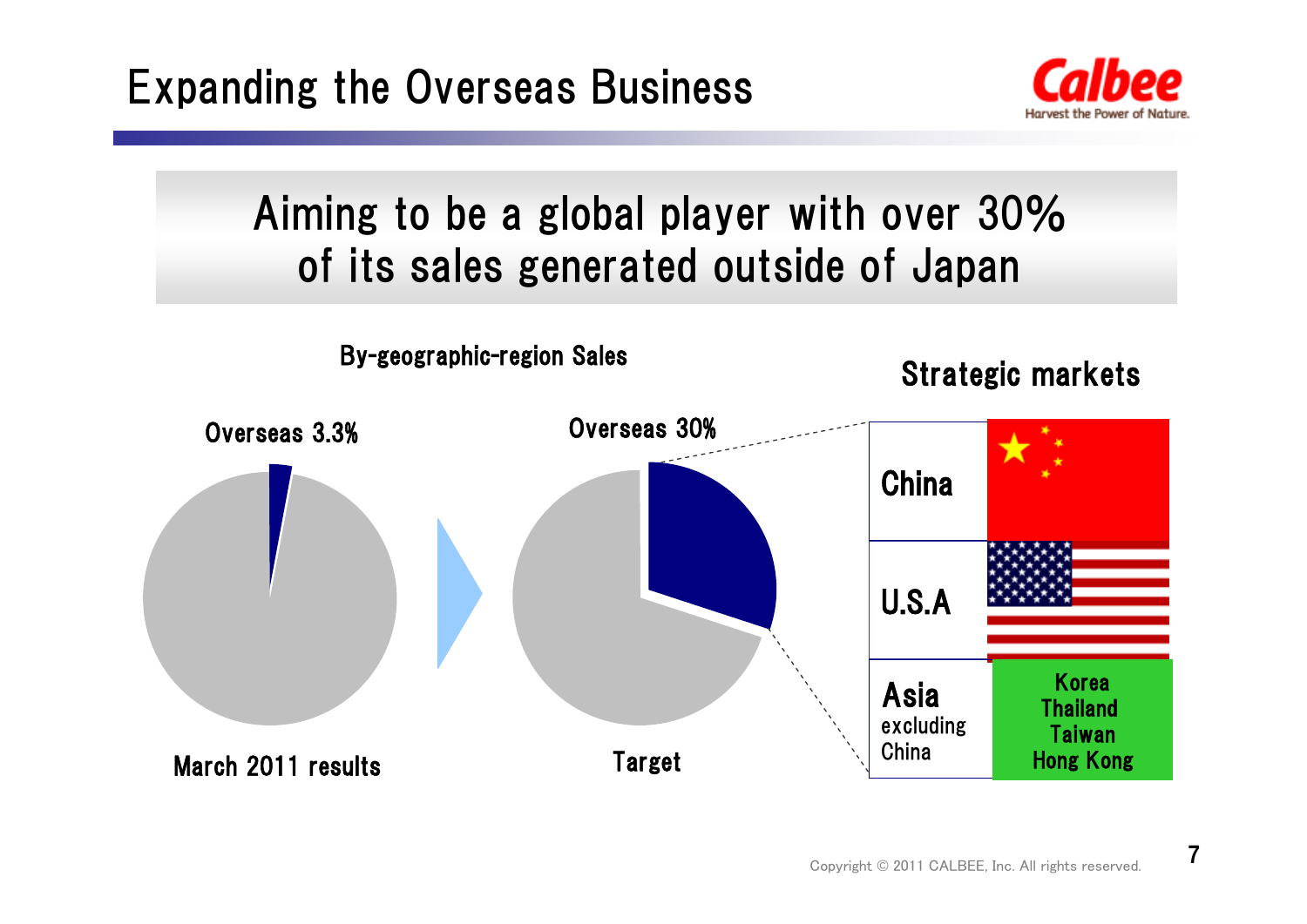## Making Inroads into Korea



Licensing agreement with Haitai Confectionery & Foods switched to JV agreement For greater presence of the Calbee brand in the Korean market

- ■ Korea is one of the promising markets in Asia after Japan and China. Licensing agreement signed with Haitai in 2003
- ■■ Haitai and its parent Crown Confectionery together hold approx. 21% of market. Calbee and Haitai**'**s combined market share is approx. 5%.



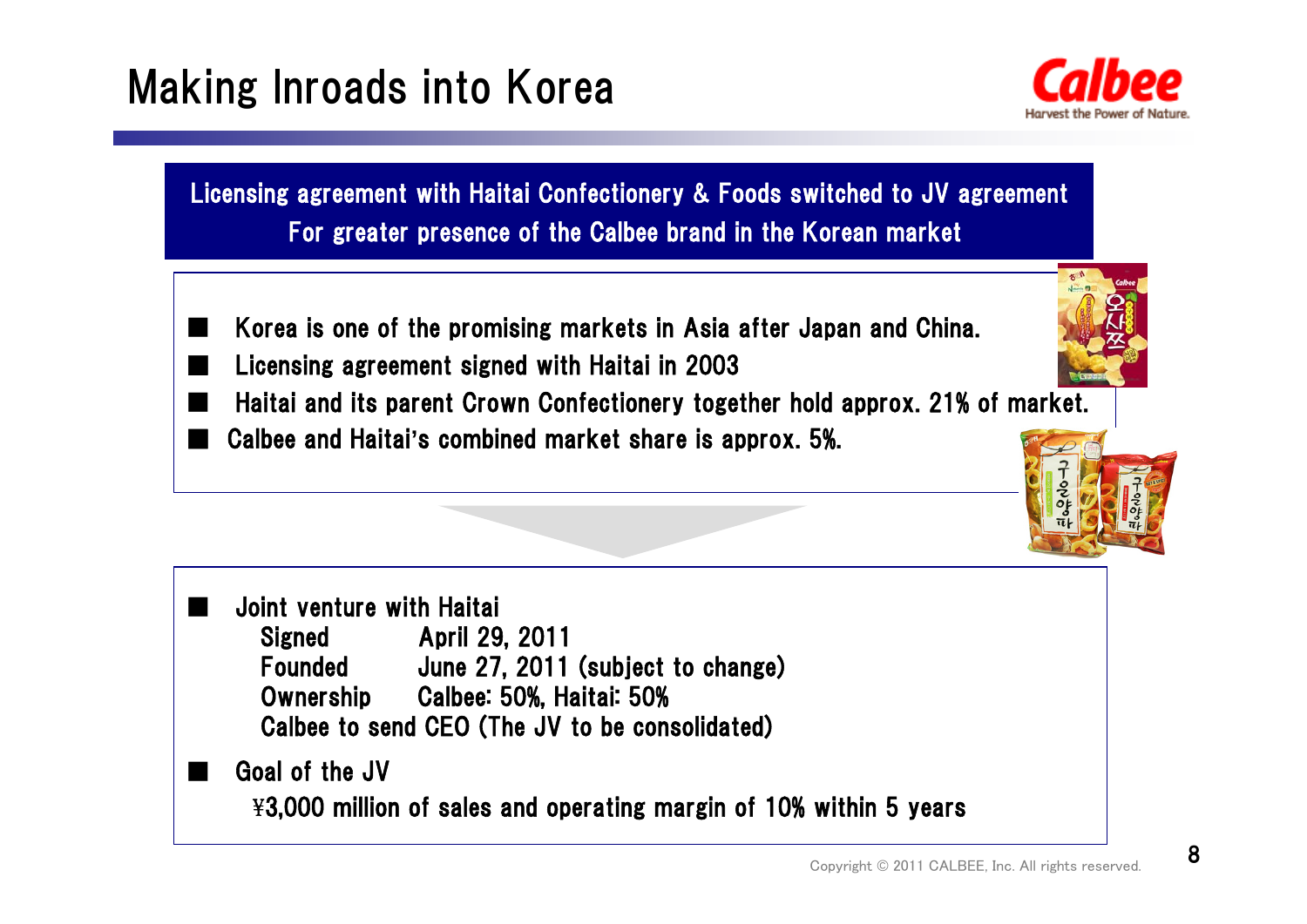

### Leading player in the Japanese confectionery market, with more that 60% of share in the snack market

| <b>Product development</b>       |  | Renewal of existing products |                                                             | <b>Strengthen sales force</b> |
|----------------------------------|--|------------------------------|-------------------------------------------------------------|-------------------------------|
|                                  |  |                              |                                                             |                               |
| Confectionery sales in Japan     |  | <b>No. 3</b>                 | <b>DDD</b>                                                  | <b>No. 1</b>                  |
| Share in the snack market        |  | 48.5%                        | $\blacktriangleright\blacktriangleright\blacktriangleright$ | Over 60%                      |
| Share in the potato chips market |  | 62.8%                        | <b>PPP</b>                                                  | <b>Over 70%</b>               |

9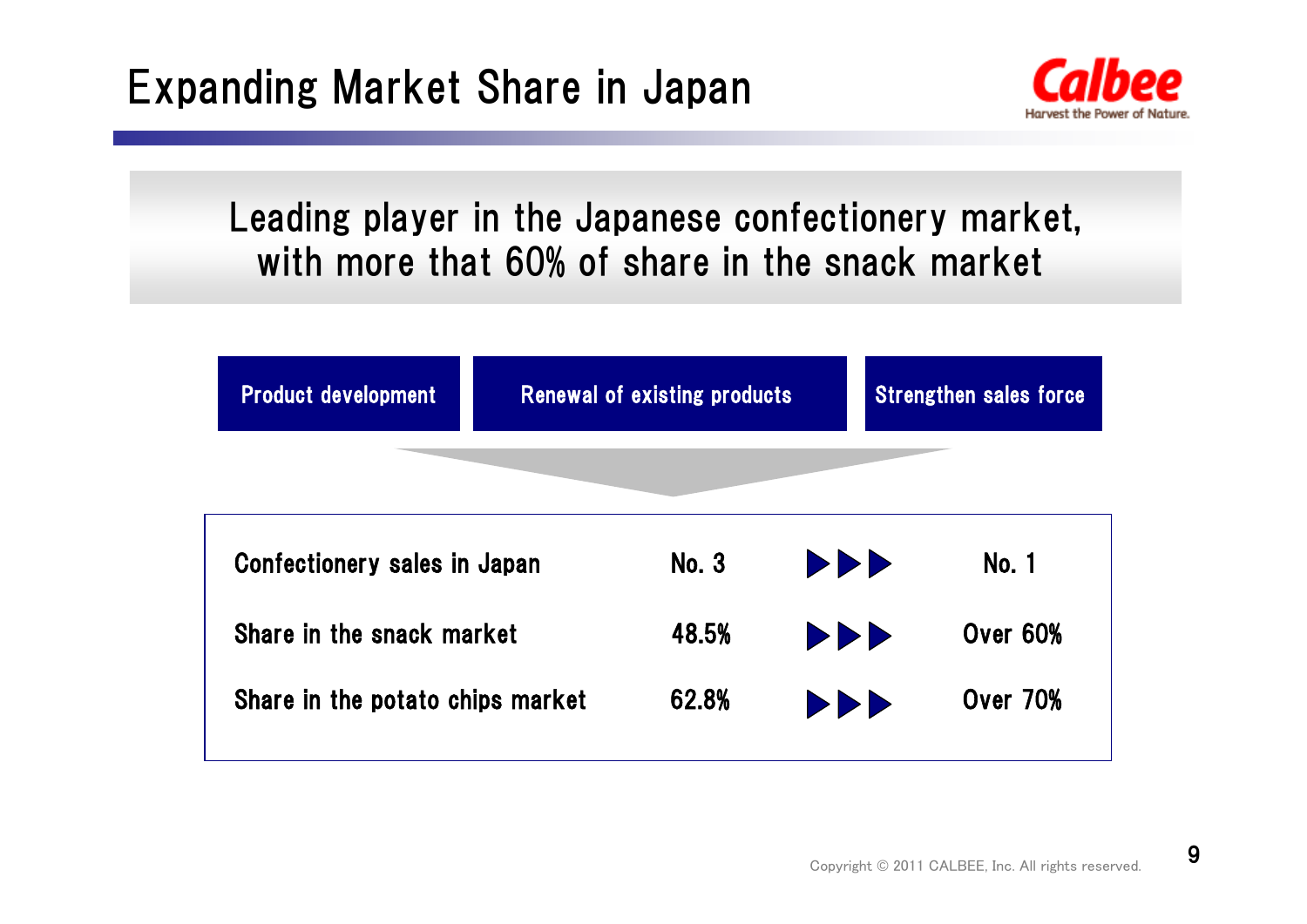## Cost Reduction



#### Aiming at OP margin comparable to that of global players



March 2009 March 2010 March 2011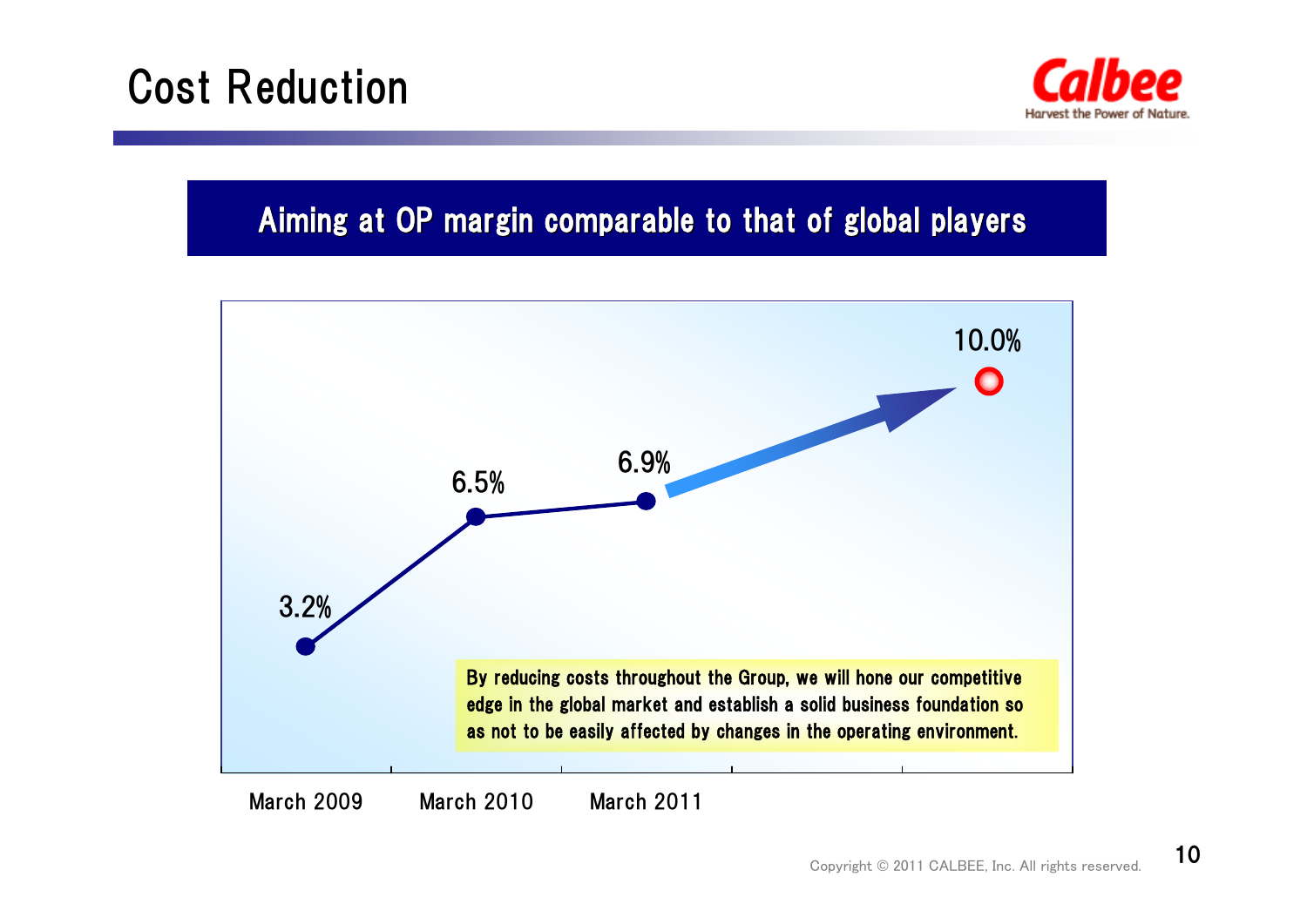## Review of the Year Ended March 2011 Management Policy for the Year Ending March 2012

## Shuji Ito President & COO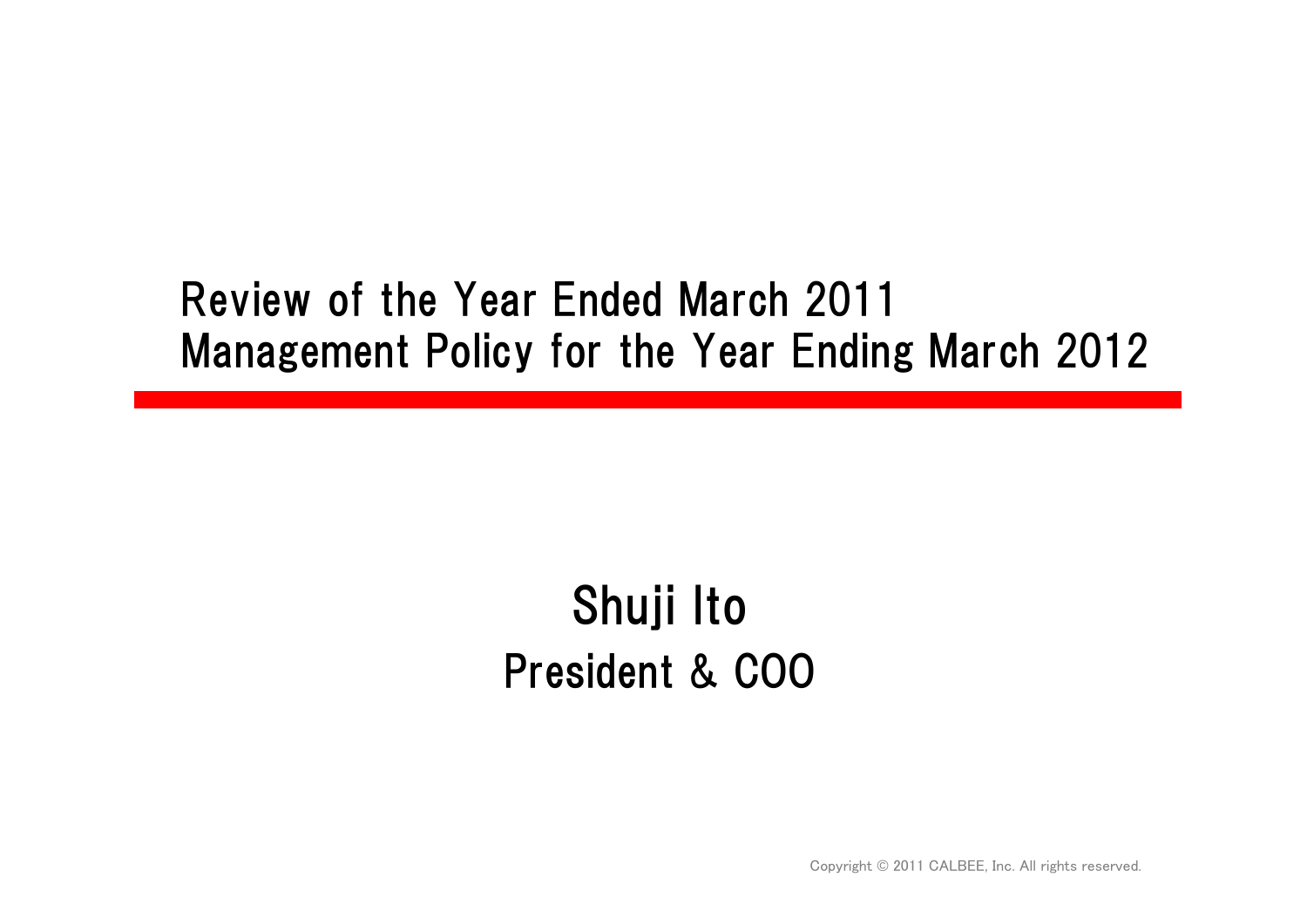## March 2011 in Review / Future Policies



### Achievements

#### Domestic market share expanded

Potato chips market share: 60.4% (March 2010) → 62.5% (March 2011)  $\rightarrow$ Greater share in the snack market: 48.5% (up 2.4 pp from March 2010)

Based on sales data compiled by Intage SRI

#### Cost reduction

COGS : 59.5% (plan) → 58.2% (results)

### Future issues

- Impact of the Great East Japan Earthquake Slow consumption, power shortage, unstable materials supply, possible rise in materials costs
- Expanding the overseas business
- **Expanding sales of new products (Vegips, Hitokuchi Bizen)** 
	- Further cost reduction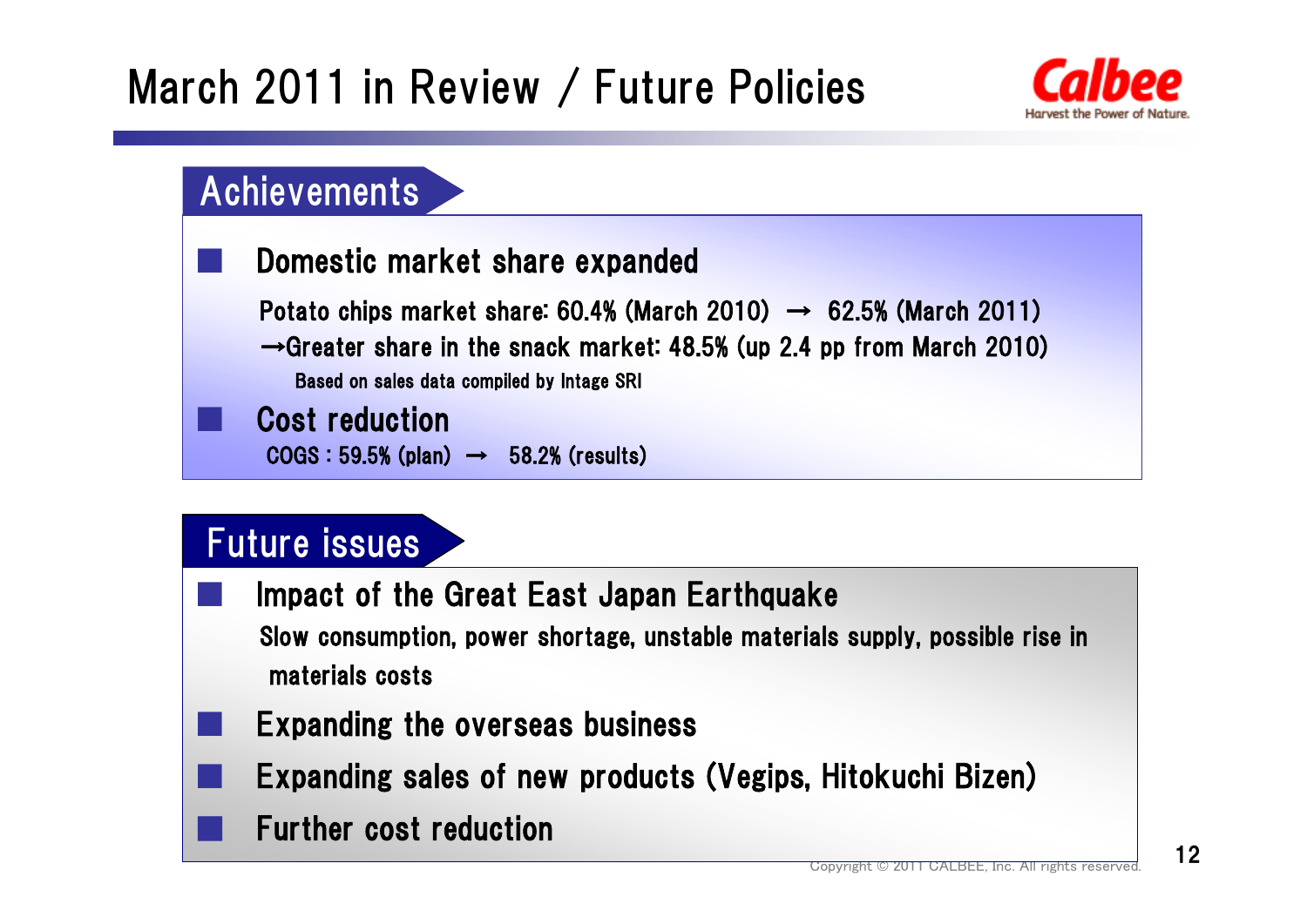

|                                     | <b>March</b><br>2010   | <b>March</b><br>2011   | Growth       |  |
|-------------------------------------|------------------------|------------------------|--------------|--|
| <b>Net sales</b>                    | Million yen<br>146,452 | Million yen<br>155,529 | %<br>$+6.2$  |  |
| <b>Gross profit</b>                 | 58,411                 | 65,047                 | $+11.4$      |  |
| <b>SG&amp;A</b>                     | 48,878                 | 54,329                 | $+11.2$      |  |
| <b>Selling</b>                      | 16,316                 | 20,180                 | $+23.7$      |  |
| <b>Distribution</b>                 | 10,486                 | 11,372                 | $+8.4$       |  |
| Labor                               | 13,693                 | 14,536                 | $+6.2$       |  |
| <b>Others</b>                       | 8,381                  | 8,240                  | $\Delta$ 1.7 |  |
| <b>Operating</b><br>income          | 9,533                  | 10,717                 | $+12.4$      |  |
| <b>Ordinary</b><br>income           | 9,539                  | 10,570                 | $+10.8$      |  |
| <b>Extraordinary</b><br>profit/loss | $\Delta$ 1,991         | $\triangle$ 2,238      |              |  |
| Net profit                          | 4,017                  | 4,253                  | $+5.9$       |  |

### Net sales

Driven by potato snacks and corn-based snacks

## Gross profit

Cost reduction Lower materials costs Higher utilization due to greater sales

### SG&A

Proactively spent sales promotion expenses to increase domestic market share(up ¥3,740m YoY)

### Extraordinary profit/loss

Gains on sales of fixed assets: +¥967 million Loss on disaster: -¥2,162 m Loss on retirement of fixed assets: -¥494 mAsset retirement obligations: -¥351 m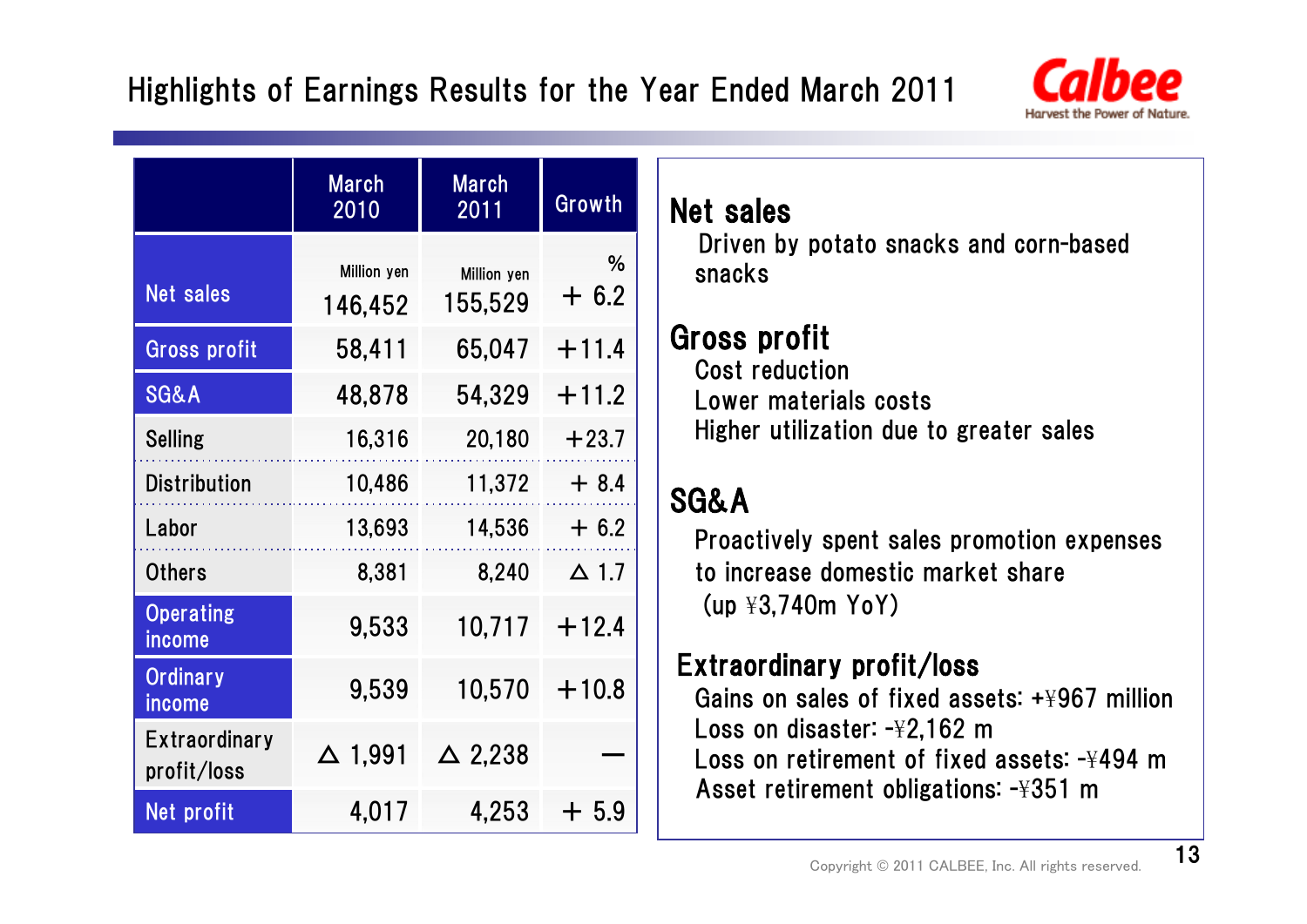

### Affected plants and progress in restoration

■

|                                   | Shin-Utsunomiya<br>Factory                                             | <b>Shimotsuma</b><br>Factory    | <b>Factory attached to</b><br><b>R&amp;D HQ</b> | <b>Kiyohara Factory</b>                    |  |
|-----------------------------------|------------------------------------------------------------------------|---------------------------------|-------------------------------------------------|--------------------------------------------|--|
| Location                          | Tochigi                                                                | <b>Ibaraki</b>                  | Tochigi                                         | Tochigi                                    |  |
| <b>Production</b><br><i>items</i> | Potato Chips,<br>Jagabee, flour-<br>based snacks                       | Jagarico                        | Vegips and other<br>new products                | shrimp crackers<br><b>Cereals</b>          |  |
| <b>Damage</b>                     | <b>Buildings, some</b><br>production lines                             | <b>Some</b><br>production lines | <b>Buildings, some</b><br>production lines      | <b>Buildings, some</b><br>production lines |  |
| <b>Restoration</b>                | Restored on April<br>27 except lines<br>for flour-based<br>snack dough | Restored on<br>March 22         | <b>Restored on April</b><br>19                  | <b>Restored on April</b><br>13             |  |
| Loss                              | ¥563 million                                                           | ¥18 million                     | ¥647 million                                    | ¥296 million                               |  |

\* During shutdown, above products were supplied from plants in other regions. Other damages (product disposal, relief aid, etc.): ¥636 million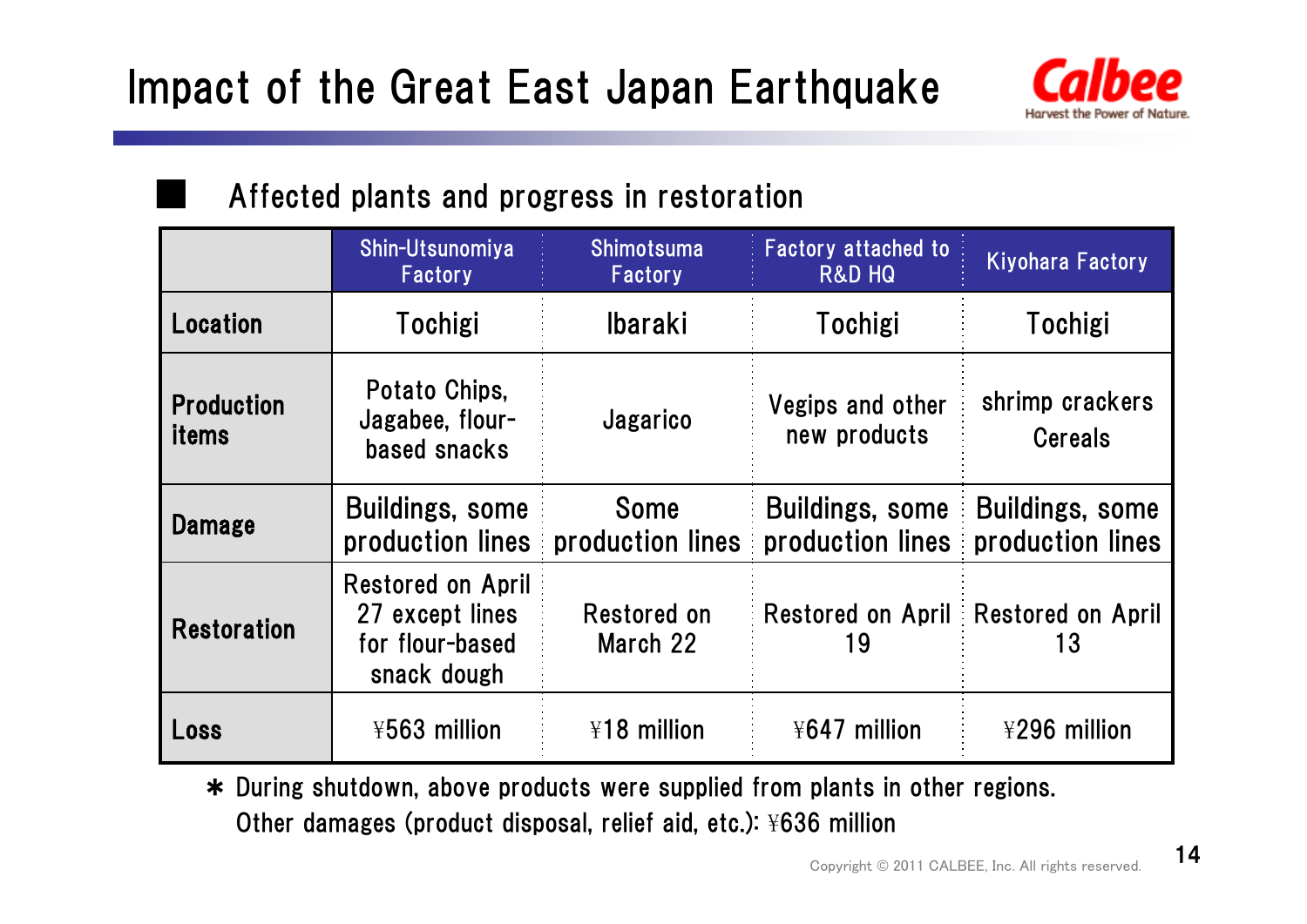## Factors of Increased Sales in the Year Ended March 2011



#### ■ Potato-based snacks

#### Potato chips

•*Norishio* (salted + nori laver) flavor renewed



- 
- ・Two hot spicy flavors released
- ・Thickly sliced chips brand stimulated Year-round promotion, season-limited lines released

#### Jagabee

- ・Expanding sales channels
- ・Butter/soy sauce flavor released

#### ■ Corn-based snacks

Benefits of Japan Frito-Lay felt full year (9 months last year)

#### Other food Fruit granola sales brisk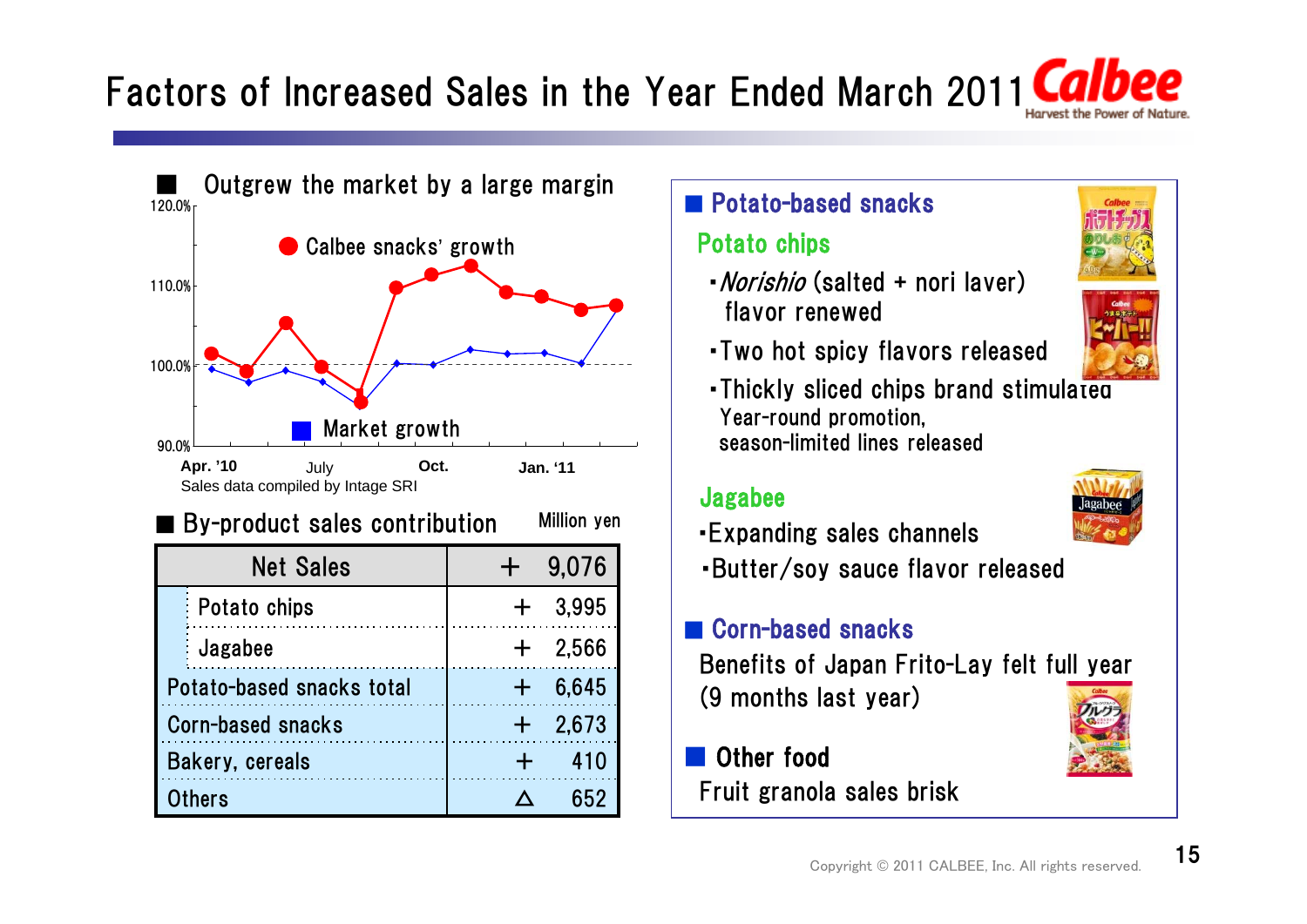### Analysis of the Changes of Operating Income for the Year Ended March 2011





March 2010

#### March 2011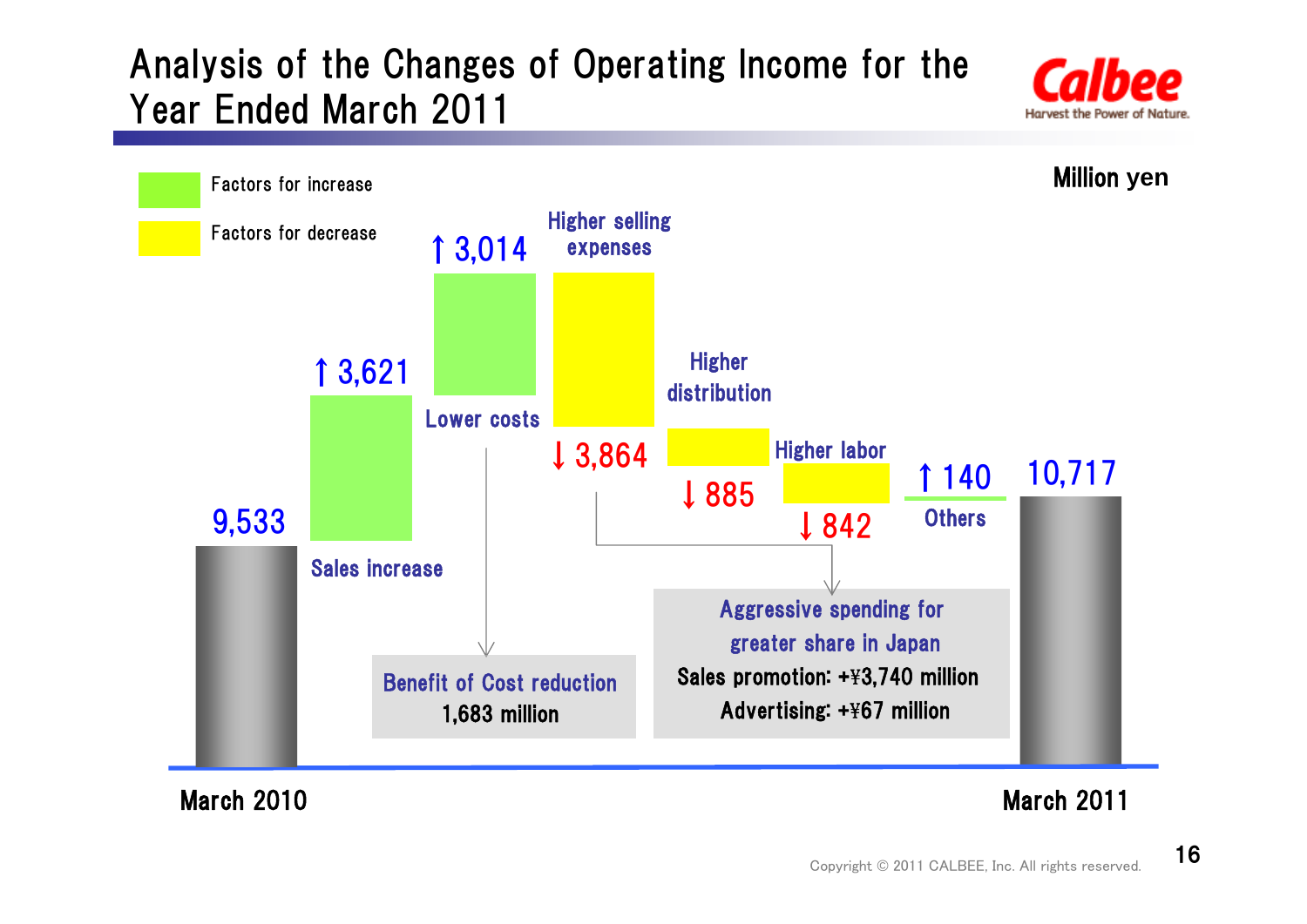### Highlights of the Earnings Forecast for the Year Ending March 2012 CO

|                                     | <b>March</b><br>2011   | <b>March</b><br>2012   | Growth          |
|-------------------------------------|------------------------|------------------------|-----------------|
| <b>Net sales</b>                    | Million yen<br>155,529 | Million yen<br>160,000 | %<br>$+2.9$     |
| <b>Gross profit</b>                 | 65,047                 | 65,600                 | $+0.9$          |
| <b>SG&amp;A</b>                     | 54,329                 | 54,600                 | $+0.5$          |
| <b>Selling</b>                      | 20,180                 | 20,000                 | $\triangle$ 0.9 |
| <b>Distribution</b>                 | 11,372                 | 11,700                 | $+2.9$          |
| Labor                               | 14,536                 | 14,900                 | $+2.5$          |
| <b>Others</b>                       | 8,240                  | 8,000                  | $\triangle$ 2.9 |
| <b>Operating</b><br>income          | 10,717                 | 11,000                 | $+2.6$          |
| <b>Ordinary</b><br>income           | 10,570                 | 11,000                 | $+4.1$          |
| <b>Extraordinary</b><br>profit/loss | $\Delta$ 2,238         |                        |                 |
| Net profit                          | 4,253                  | 6,000                  | $+41.1$         |

#### Assumption

All foreseeable impacts from the recent earthquake have been factored in

### Net sales

Boosting sales of potato-based snacks and new products

### Gross profit

Aiming at further cost reduction and higher utilization, but gross margin expected to decrease by 0.8 pp due to expected rise in materials costs

### SG&A

Promoting cost reduction Maintaining the same level of selling expenses from the previous year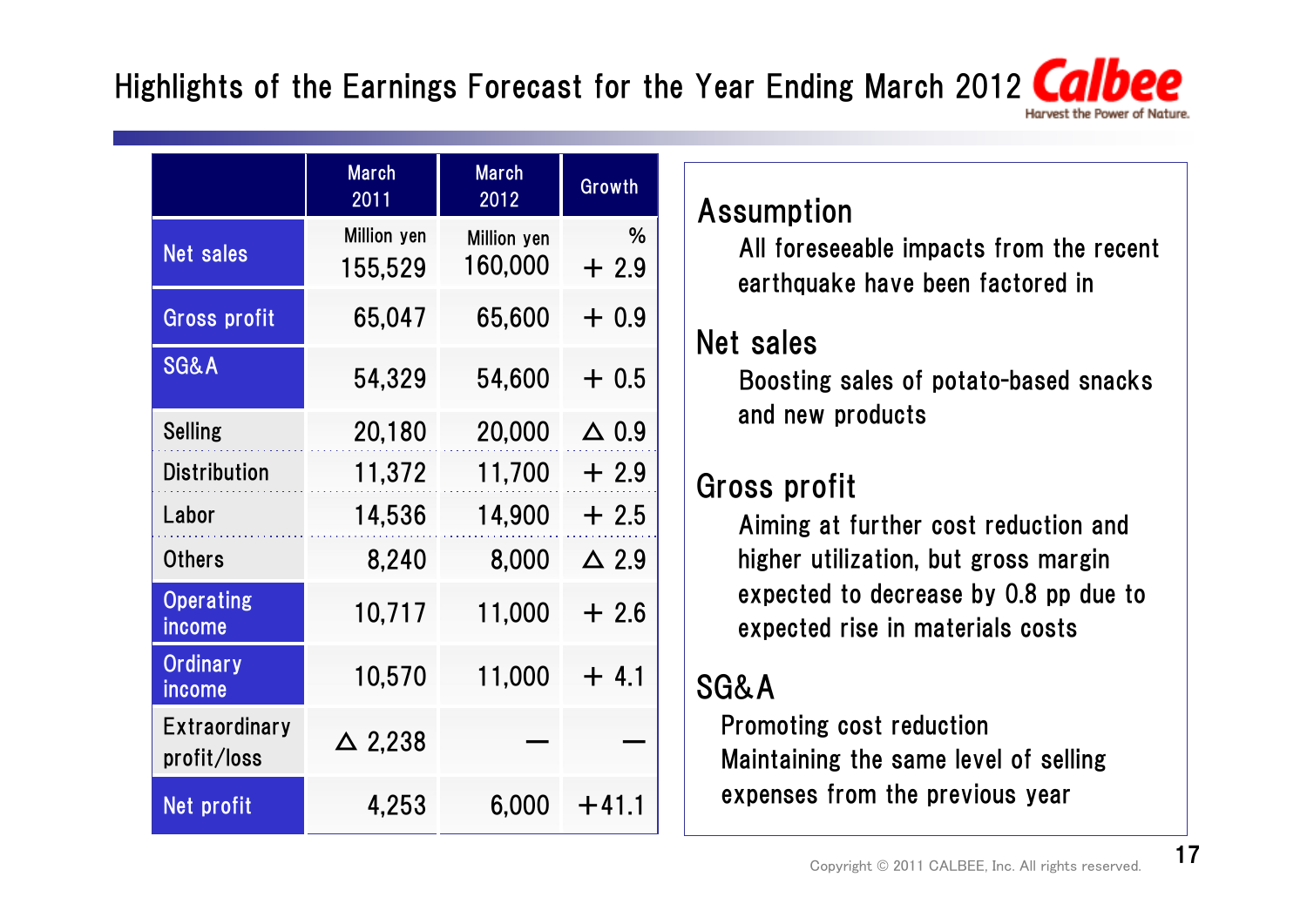### Expected Factors of Increased Sales in the Year Ending Cal March 2012

|                                | <b>Factors for increase</b> |  | Million yen |
|--------------------------------|-----------------------------|--|-------------|
|                                | <b>Net sales</b>            |  | 4,470       |
|                                | Potato chips                |  | 1,066       |
|                                | Jagabee                     |  | 1,232       |
| Potato-based snacks total      |                             |  | 2,168       |
| <b>Overseas</b>                |                             |  | 1,192       |
| <b>New products and Others</b> |                             |  | 1,110       |

■ Jagabee sales Million yen 05,000 10,000 3/07 3/08 3/09 3/10 3/11 3/12

### ■Potato-based snacks

#### Potato chips

- ・ Thickly-sliced chips brand stimulated
- ・ Kata-age Potato new flavor introduced

#### Jagabee

- ・ Strengthen marketing TV CF, sampling
- ・ Salt & Pepper released

#### New products

- ・ Vegips
- ・ Hitokuchi Bizen

#### **Overseas**

・ New developments in Korea and Thailand







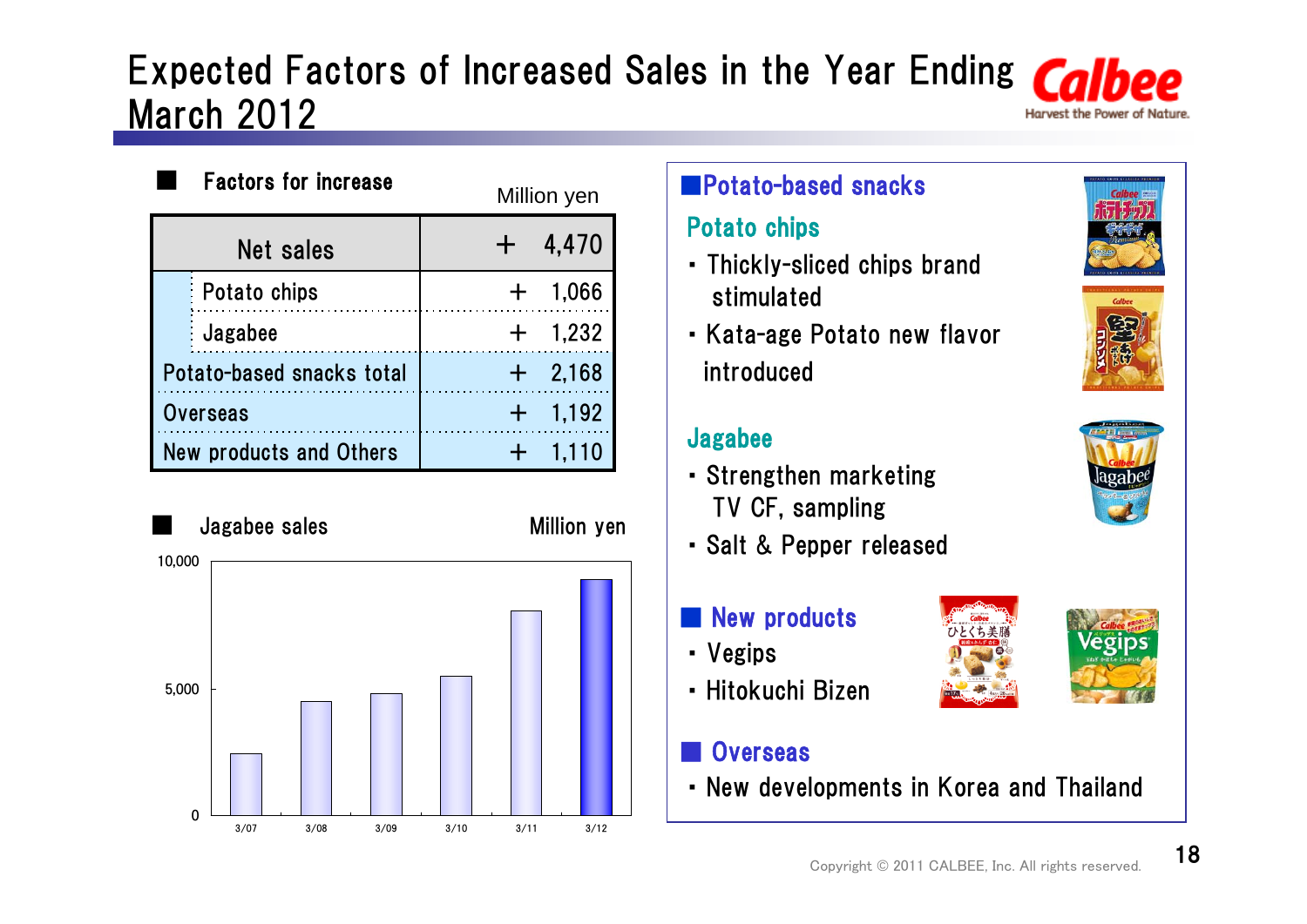### Analysis of the Changes of Operating Income for the Year Ending March 2012





March 2011

#### March 2012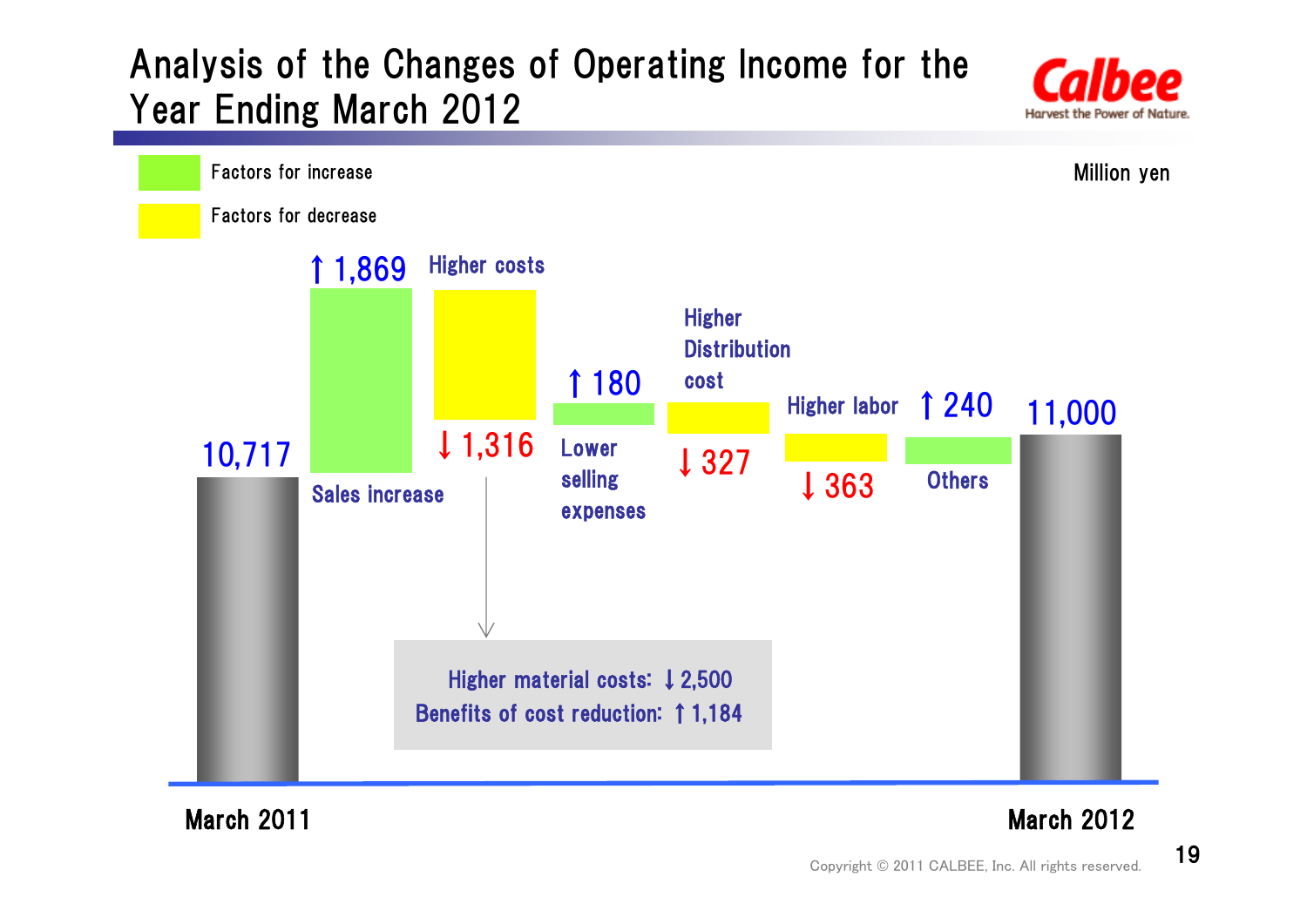# References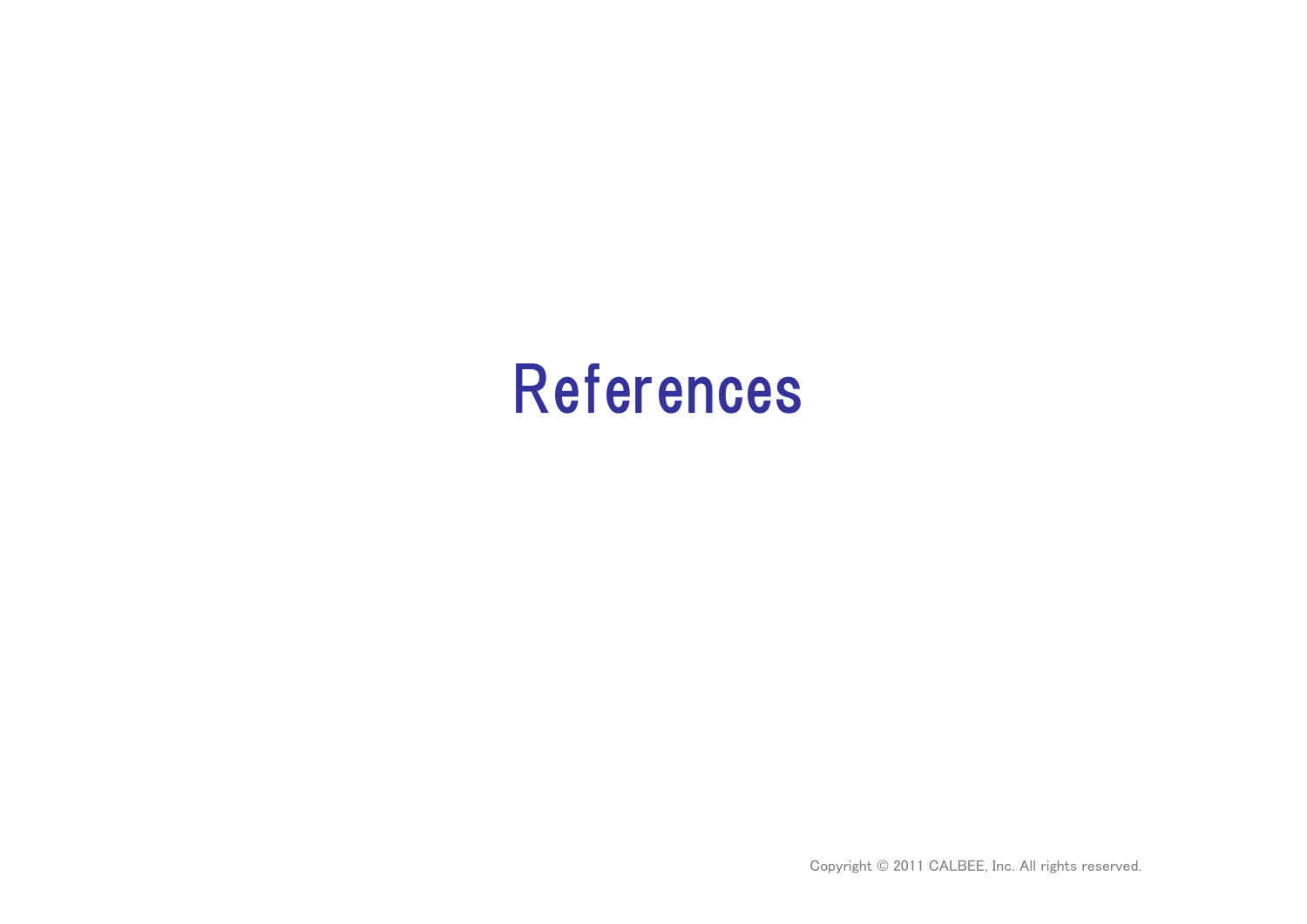

**Calbee** Harvest the Power of Nature.

### Mission VISION

#### We are committed

- to harnessing nature**'**s gifts,
- to bringing taste and fun, and
- to contributing to healthy life styles.

We must become a company to be respected, admired and loved firstly by customers, suppliers and distributors, secondly by our employees and their families, thirdly by communities, and finally by stockholders.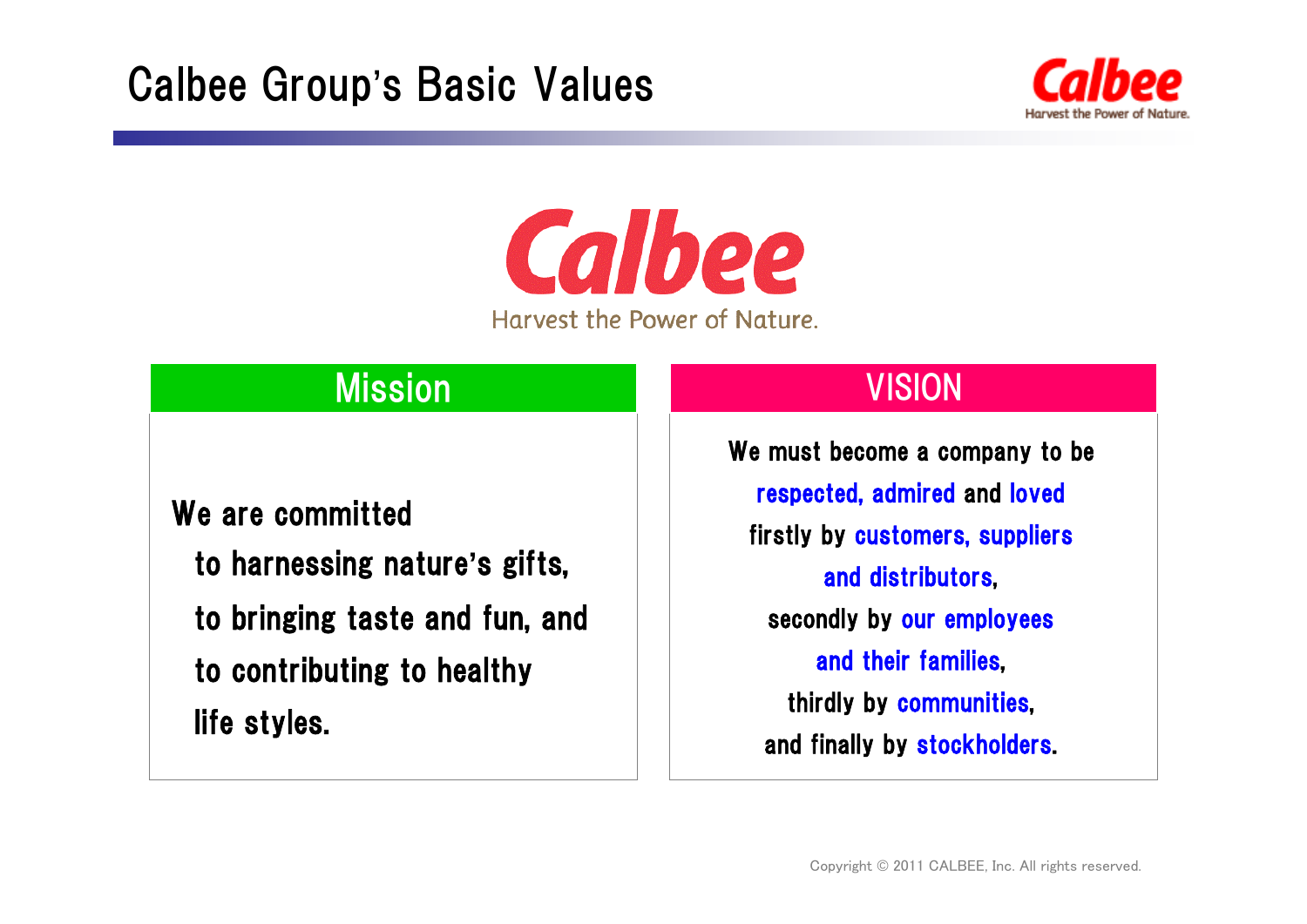## History of Growth



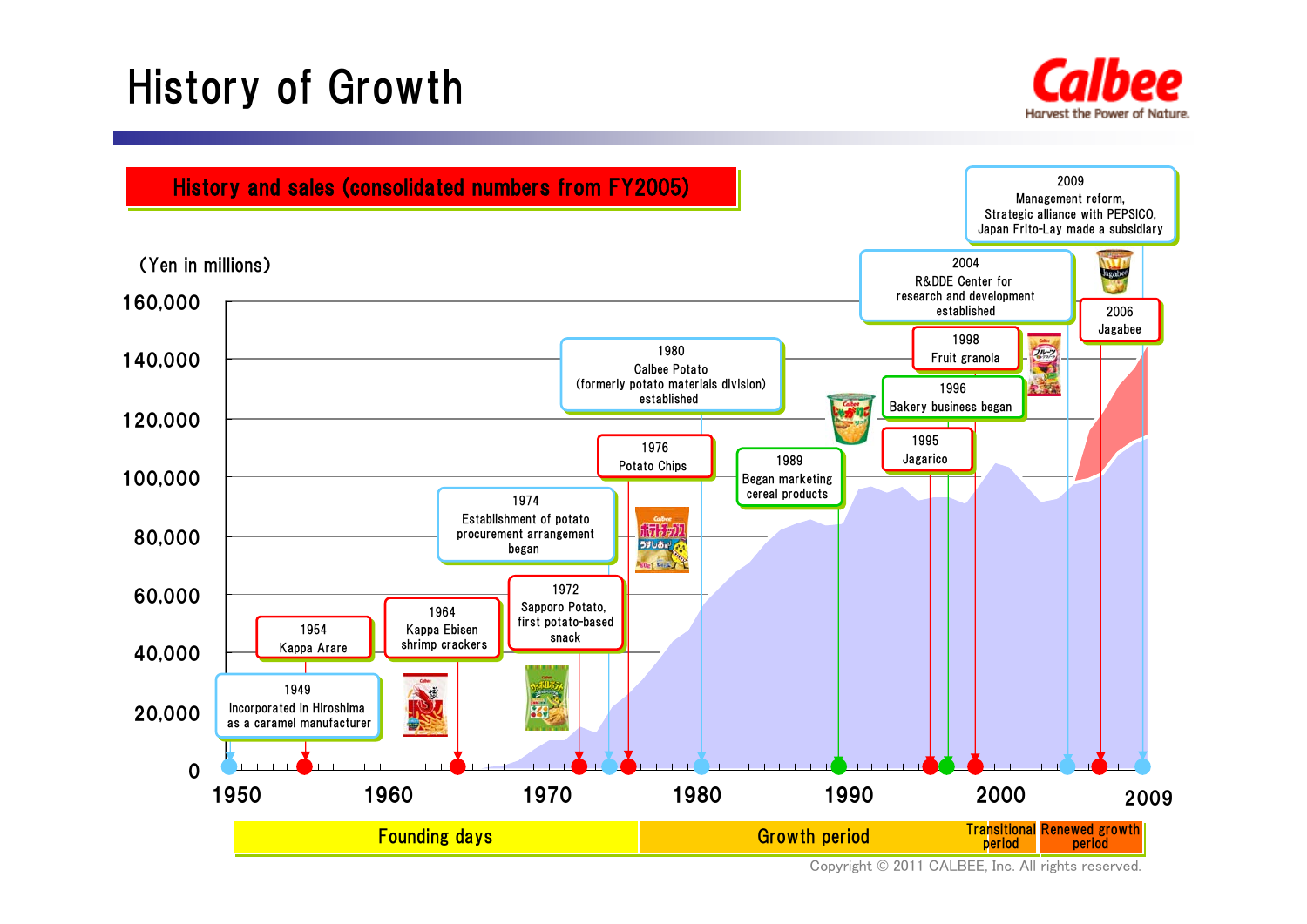## Sales Breakdown